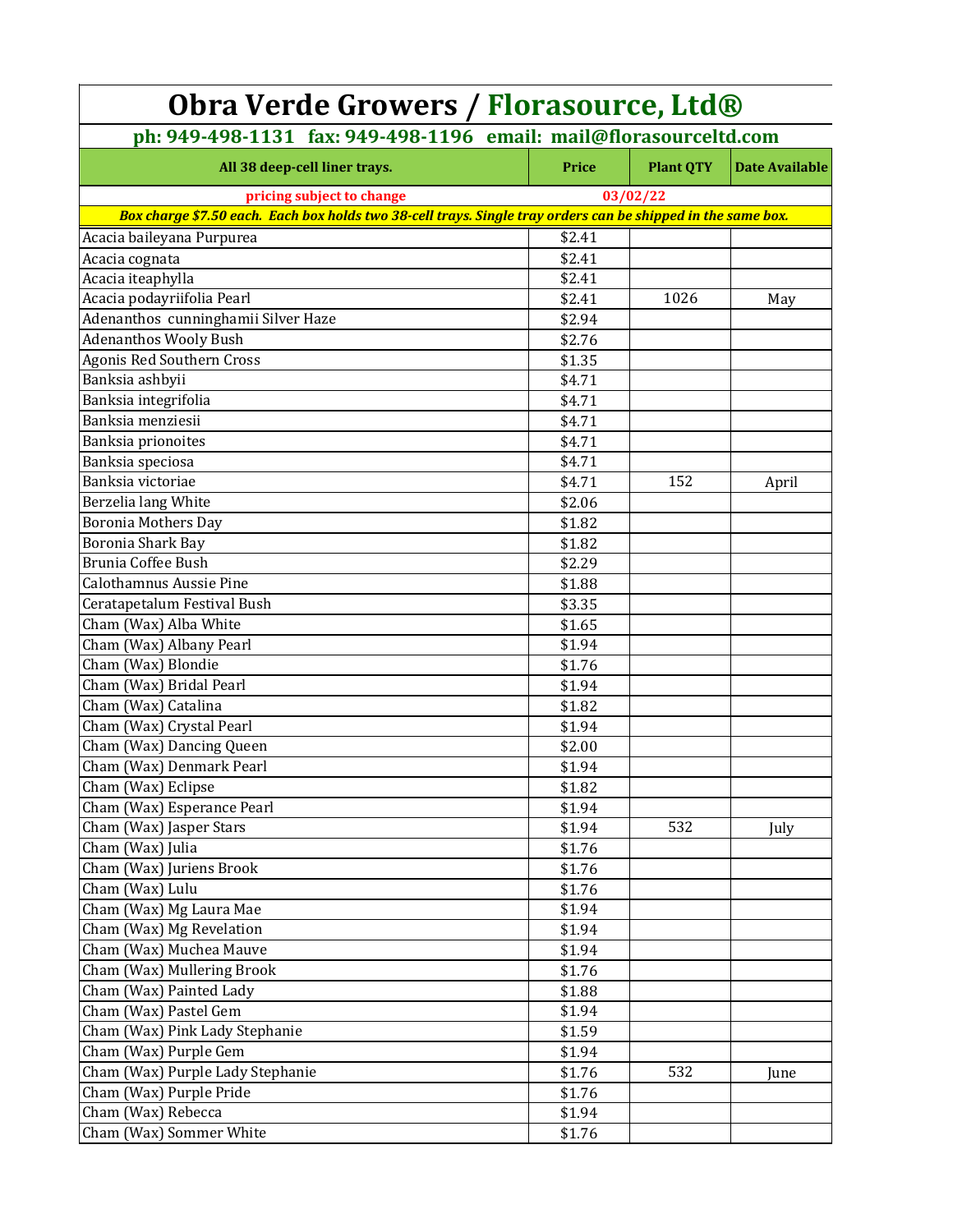| Cham (Wax) Southern Stars          | \$1.94 | 1900 | June |
|------------------------------------|--------|------|------|
| Cham (Wax) Stirling Range          | \$1.76 | 304  | June |
| Cham (Wax) Sweet 16                | \$1.76 |      |      |
| Cham (Wax) Trifecta                | \$1.82 |      |      |
| Coleonema Diosma Magenta Red       | \$1.76 |      |      |
| Crowea Pink Star                   | \$1.65 |      |      |
| Dodonea                            | \$1.41 |      |      |
| <b>Eucalyptus Baby Blue</b>        | \$1.59 | 1026 | June |
| Eucalyptus albida White Leaf Malee | \$1.76 |      |      |
| Eucalyptus citradora               | \$1.76 |      |      |
| Eucalyptus Moon Lagoon             | \$1.76 |      |      |
| Eucalyptus rosea                   | \$2.06 |      |      |
| Eucalyptus parv Sm Leaf Gum        | \$1.59 |      |      |
| Eucalyptus pulv Silver Dollar      | \$1.59 |      |      |
| Eucalyptus websteriana             | \$1.59 |      |      |
| Eucalyptus nich Willow             | \$1.59 |      |      |
| Grevillea Big Bird                 | \$4.18 |      |      |
| Grevillea Bonfire                  | \$4.18 |      |      |
| Grevillea Coastal Gem              | \$3.18 |      |      |
| Grevillea Fire Sprite              | \$4.18 |      |      |
| Grevillea Gaudichaudii             | \$4.76 |      |      |
| Grevillea Honey Gem                | \$4.18 |      |      |
| Grevillea Ivanhoe                  | \$3.59 |      |      |
| Grevillea Little Honey             | \$4.76 |      |      |
| Grevillea Long John                | \$4.76 |      |      |
| Grevillea Magic Lantern            | \$4.76 |      |      |
| <b>Grevillea Pink Midget</b>       | \$2.71 |      |      |
| Grevillea Moonlight                | \$4.76 |      |      |
| Grevillea Mt Tamboritha            | \$3.18 |      |      |
| Grevillea Ned Kelly                | \$4.18 |      |      |
| <b>Grevillea Red Hooks</b>         | \$4.18 |      |      |
| Grevillea Scarlet Sprite           | \$4.18 |      |      |
| Grevillea Superb                   | \$4.18 |      |      |
| Hakea fran Pink Poker              | \$4.18 |      |      |
| Isopogen formosus                  | \$4.18 |      |      |
| Leptospermum Crimson Glory         | \$1.53 |      |      |
| Leptospermum Champagne             | \$1.53 |      |      |
| Leptospermum Dark Shadows          | \$1.53 |      |      |
| Leptospermum Patricia Ann          | \$1.53 |      |      |
| Leptospermum Hot Pink              | \$1.53 |      |      |
| Leucadendron Blush                 | \$3.00 | 760  | June |
| Leucadendron Discolor              | \$3.00 |      |      |
| Leucadendron Goldstrike            | \$3.00 |      |      |
| Leucadendron Hawaii Magic          | \$3.71 | 760  | June |
| Leucadendron Hawaii Sunrise        | \$3.71 | 1140 | June |
| Leucadendron Jester                | \$3.53 |      |      |
| Leucadendron Jubilee Crown         | \$3.00 |      |      |
| Leucadendron Little Red            | \$3.00 |      |      |
| Leucadendron Silver Cone           | \$3.00 |      |      |
| Leucadendron Silver Tree           | \$3.53 |      |      |
| Leucadendron Summer Red            | \$3.00 | 760  | June |
| Leucadendron Sunset Safari         | \$3.00 | 532  | June |